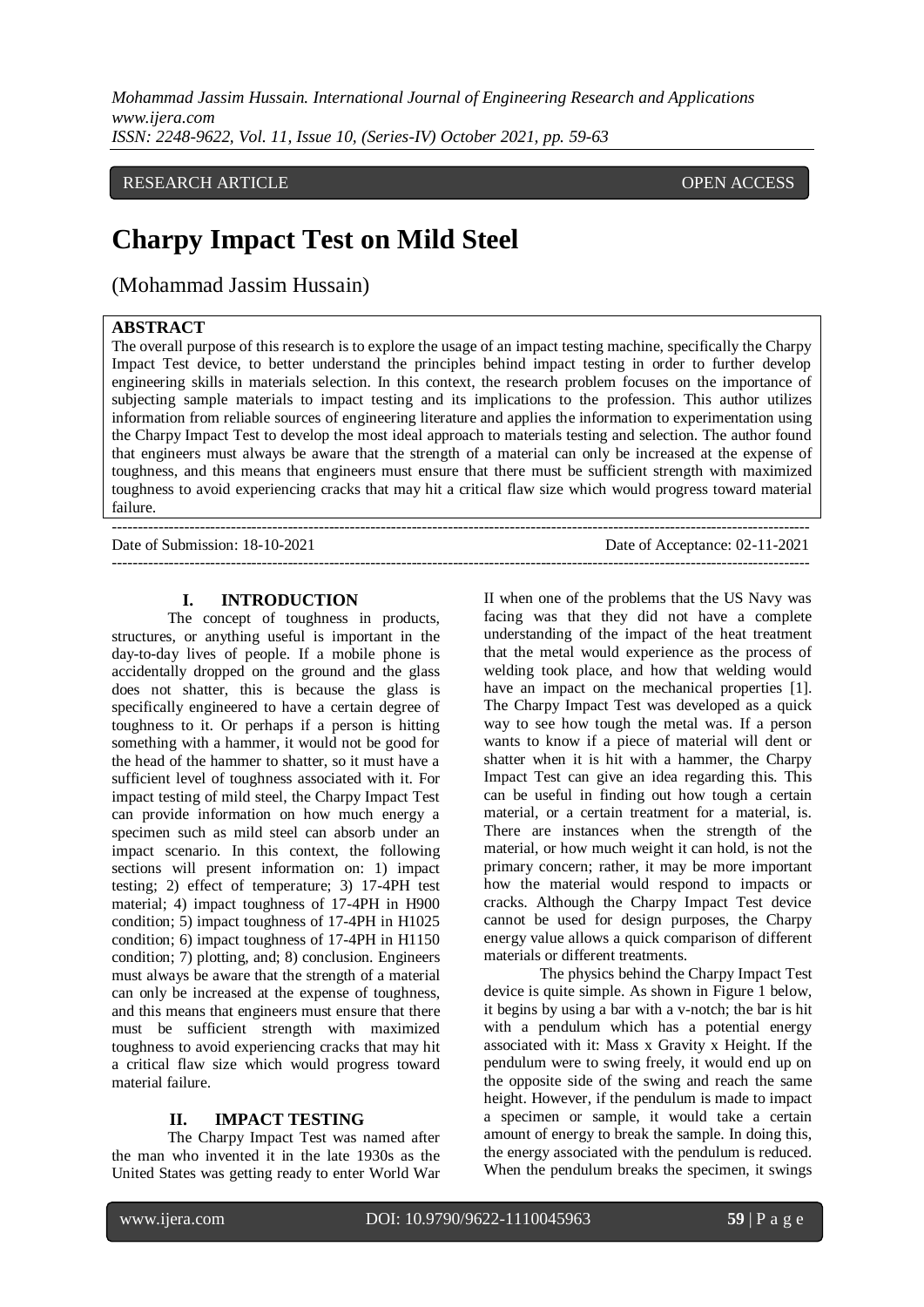to a lower height: Mass x Gravity x Height, minus the energy absorbed by the test sample. By doing

this, it is possible to characterize how much energy different materials [with same size] can absorb.



**Fig. 1:** Mechanical principle of the Charpy Impact Test device [2].

Results gathered from the Charpy Impact Test are important because they determine the right material for a specific application. The use of materials that do not meet the requirements can have fatal consequences. When coldness and strong force impacts are combined, some steel can become brittle and can soon break. The Charpy Impact Test is a destructive material method. This test method provides information about the material's resistance to sudden stress. The toughness depends on three factors: 1) temperature; 2) notch form, and; 3) the material's composition or the resulting lattice structure.

The specimens that are used for the Charpy Impact Test are 55 millimeters long and a cross section of 10x10 sq. mm. The specimens are notched for better control of the fracture process. Two different notch shapes can be used: v-shaped notch or u-shaped notch. Since the toughness of the materials also depends on the temperature, specimens can be brought to a desired temperature on a climatic cabinet and then removed immediately before the test. The specimen is then placed in the Charpy Impact Test unit with the notch facing the direction of the pendulum impact, and the pendulum is released.

When the pendulum hammer breaks the specimen, a portion of its kinetic energy will be absorbed by the deformation process; therefore, the pendulum would not swing as high on the other side, as compared to the height of the pre-release [i.e. initial] position. The difference between the initial and the final height of the pendulum determines the notched bar impact work of the specimen. The notched bar impact work is given in joules and can be read from the scale on the testing device.

#### **2.1. Effect of Temperature**

Some metal materials such as structural steel with body-centered cubic [BCC] lattices tend to become brittle at low temperatures. If such materials are tested with a Charpy Impact Test at low temperatures, the result would be a brittle fracture wherein the specimen would have a smooth fracture and the fracture surface would have a micro crystalline appearance. Ductile materials deform first before breaking, and the observer can recognize such ductile fracture by their deformed edges. There are, however, also specimens that can exhibit both micro crystalline areas as well as deformed spots. This type is called a mixed fracture.

Since notched bar impact work strongly depends on the temperature, the measured values can be plotted against the temperature. As presented in Figure 2, the energy absorbed temperature curve can be divided into three sections: upper shelf, transition zone, and lower shelf.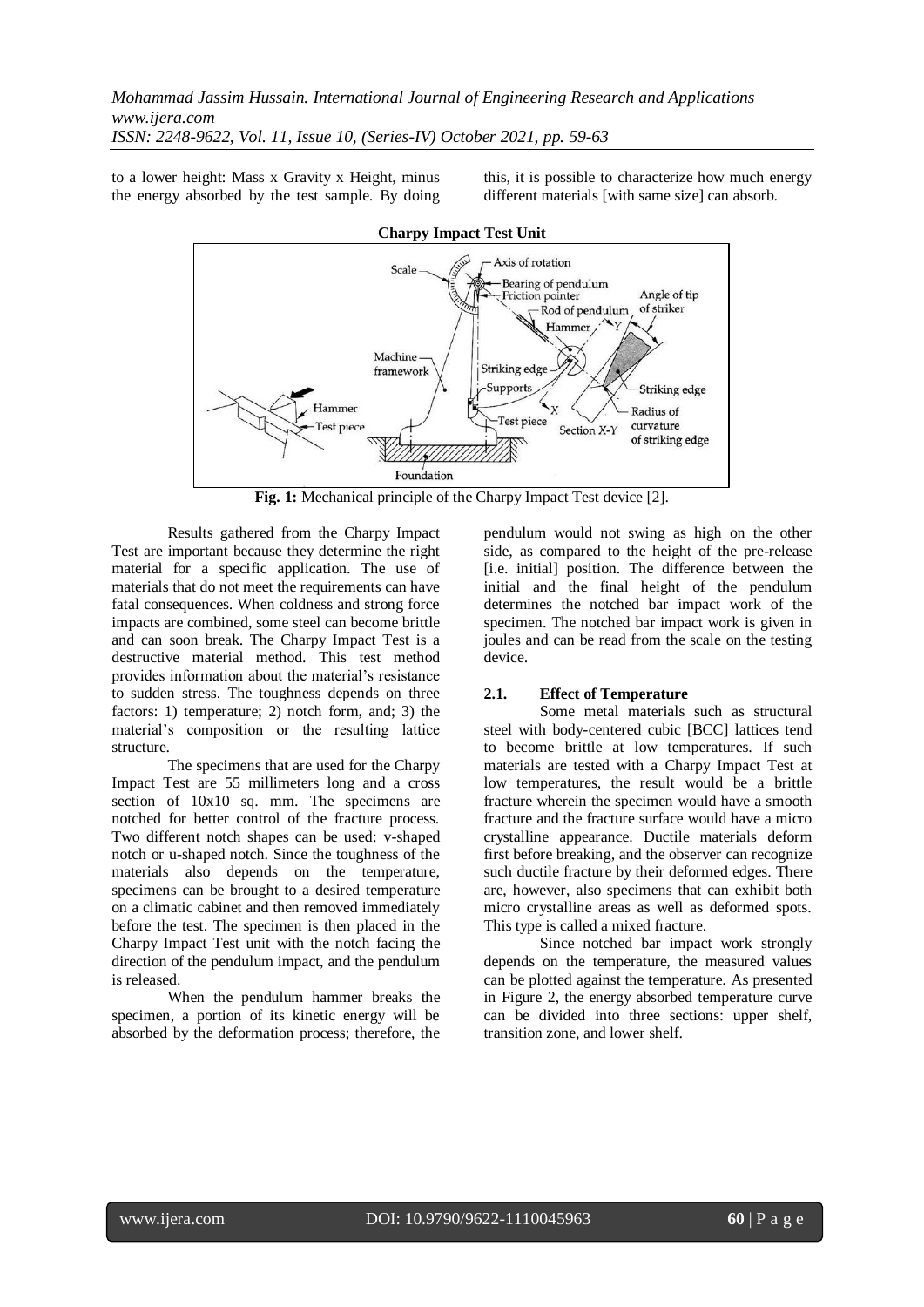

**Energy Absorbed Temperature Curve**

**Fig. 2:** Upper shelf, transition zone, and lower shelf curve.

The upper shelf would indicate good toughness at high temperatures. Ductile fractures also occur in the upper shelf. The lower shelf, on the other hand, would indicate lower notched toughness values at low temperatures, and the material would have a smooth fracture which is indicative of a brittle fracture. Finally, the transition zone would indicate the transition range between the upper shelf and the lower shelf. The measured values would be scattered extensively in the transition zone; mixed fractures occur here.

The difference between face-centered cubic metals and body-centered cubic metals exhibit itself especially at temperature-dependent impact stress. The resistance to slip increases sharply with decreasing temperature, especially in metals that does not have close-packed slip planes. After evaluating the tests carried out with variety test temperatures, it is possible to obtain clear indications of a possible transition temperature [TT]. Since knowledge of the transition temperature from ductile to brittle mature behavior can be of vital importance to the material selection, both the temperature as well as the value obtained for the notched bar impact work [as shown in Figure 2: KU  $= 27J$ ] can be specified in the materials designation, especially when it comes to structural steel.

#### **2.2. 17-4PH Test Material**

The sample material that will be discussed in the following subsections is the 17-4PH steel. Three sample materials of this steel, each with a different heat treatment, will be used. One steel bar is at H900 condition, another at H1025, and a third steel bar at H1150 condition; the numbers correspond to the temperature of the treatment [i.e. 900F, 1025F, and 1150F]. It can be observed in Figure 3 that the ultimate tensile strength and the yield strength vary quite a bit between the different heat treatments. As the temperature is increased, the yield strength and ultimate tensile strength decreases. The Charpy test will show that as strength goes down, toughness goes up.





www.ijera.com DOI: 10.9790/9622-1110045963 **61** | P a g e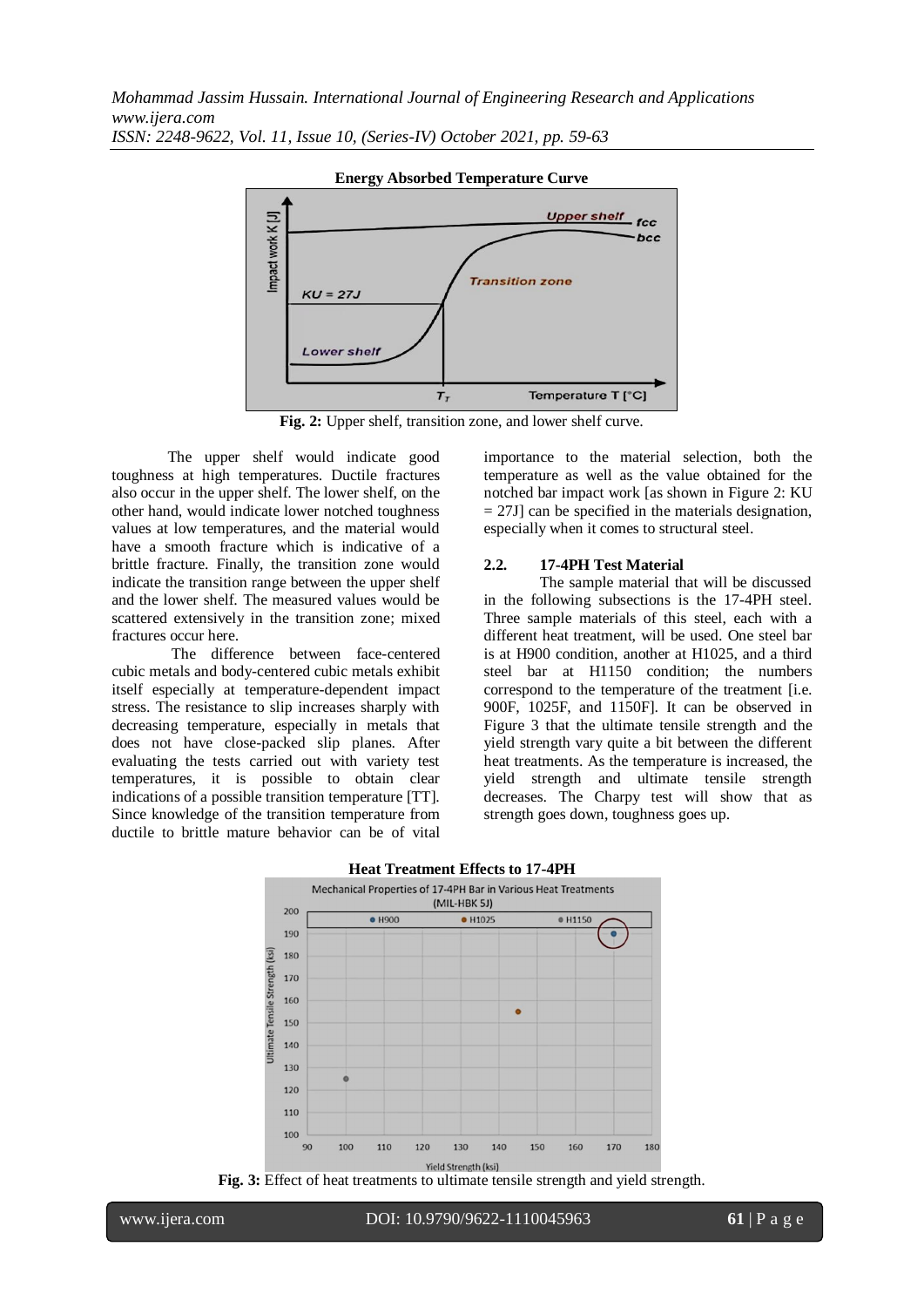It is important to realize that within a given material like 17-4PH, there can be a number of different treatment options available to strike a balance between strength and toughness. For instance, making a sharp knife would require a higher strength or higher hardness like the H900 condition. But if the steel should be mildly structural and it needs to take a beating, the H1025 or H1150 condition would be more ideal, assuming that weight is not a concern. The higher strengths tend to allow less material due to strength to weight ratio but in doing this, damage tolerance or toughness is sacrificed.

### **2.2.1. Impact Toughness of 17-4PH in H900 Condition**

Upon subjecting the test material at H900 condition, results showed that the impact energy value was measured to be about 25 ft-lbf which is not really good or bad per se because it is all about what the application requires and it is up to the engineer to figure out what level of toughness or damage tolerance is required. During the actual testing, it was observed that the impact produced a somewhat high-pitched sound. This is because as the energy absorbed changes, the sound that is produced when the sample fractures also changes.

**Fracture-Induced Shear Lips**

 $(a)$ shear lip central shear zone  $(b)$ shear lip

**Fig. 4:** Physical appearance of shear lips due to fracture [3].

On the sample material after impact, it was also observed that the fracture surfaces of the pieces that are broken open are relatively flat and there are 'ears' along the edges of the sample. These are called shear lips, similar to what is presented in Figure 4 above, which indicates that the material underwent very severe deformation at those areas where a lot of energy was absorbed. This means that the larger the shear lip area, the larger the energy that was absorbed.

# **2.2.2. Impact Toughness of 17-4PH in H1025 Condition**

The H1025 condition is not as strong as the H900 condition. As shown in Figure 2, the ultimate tensile strength has dropped from about 190ksi down to 155ksi and the yield strength has dropped from about 170ksi to about 145ksi. However, it can also be observed in Figure 3 that the toughness has improved as a result of the change in heat treatment. After testing, it was measured that the impact energy for 17-4PH 1025 was about 55 ft-lbf in this case. This is more than twice the energy absorbed by the previous test material even though the ultimate tensile strength and yield strength did not drop by half.

This shows that although not a lot of strength was given up, the sample material gained a lot of toughness. It was also observed that the sound produced when the sample material broke was much deeper than the H900 condition sample. In regard to the appearance of the fracture surfaces of the samples, it was observed that the shear lips were much larger than they were in the H900 condition sample. This indicates that the H1025 condition sample went through much more deformation across the entire surface of the sample and was able to absorb more energy.

## **2.2.3. Impact Toughness of 17-4PH in H1150 Condition**

The 17-4PH in the H1150 condition is the softest of the standard heat treatments available for this material. It can be observed in Figure 2 that the ultimate tensile strength is about 125ksi and the yield strength is about 100ksi. In view of this, it is expected that the impact toughness will be substantially higher than either the H1025 or H1150 conditions. After testing, it was measured that the impact energy was about 97 ft-lbf, which is almost double the H1025 condition and almost quadruple the H900 condition.

Based on Figure 3, it can be observed that not a lot of ultimate tensile strength and yield strength was given up. This resulted in a slight decrease in toughness as the heat treatment temperature was increased, although this does not necessarily equate to a good or bad condition because it all depends on what the engineer needs in relation to design requirements or constraints. This highlights the importance of understanding what is required in the design.